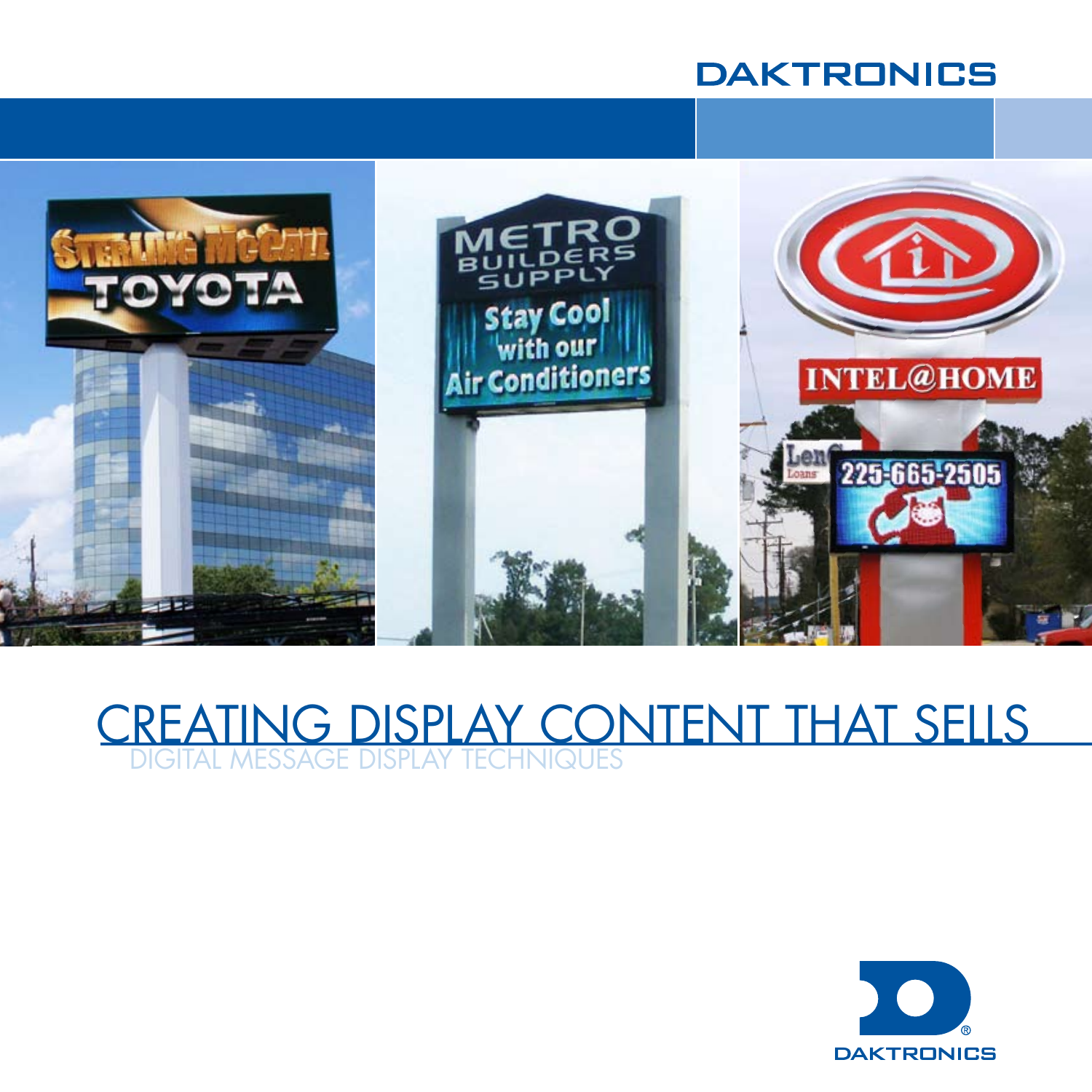## Creating Display Content That Sells

# **OBJECTIVE**

The information in this guide will help you to understand best practices and to create digital display content that wins the glance. Before you can create outstanding content, you must decide what you want to convey to your target audience. The following questions and information will help you determine the goal of your content and how to create an effective message.

- What product and/or service do you want the public to know about?
- Do you offer products desired at certain times of day?
- What are the age groups passing by your facility? Do you need to promote different products to different demographic groups?
- Do you offer seasonal products or services?
- What differentiates you from your competitors?
- How do you reach out to your community? What charities do you support?
- \* Remember digital signs are effective because of their ability to easily change. The content on a digital display must be brief to be effective. Traditional signage and advertising has one chance to convey all necessary information to your customer. A digital sign, on the other hand, can display multiple messages that appeal and inform customers of your products and services.



Consider these design principles when creating content for digital displays. Remember, these are basic guidelines, and each individual will need to assess the traffic pattern and viewing distance for their location in order to determine what works best for their business.

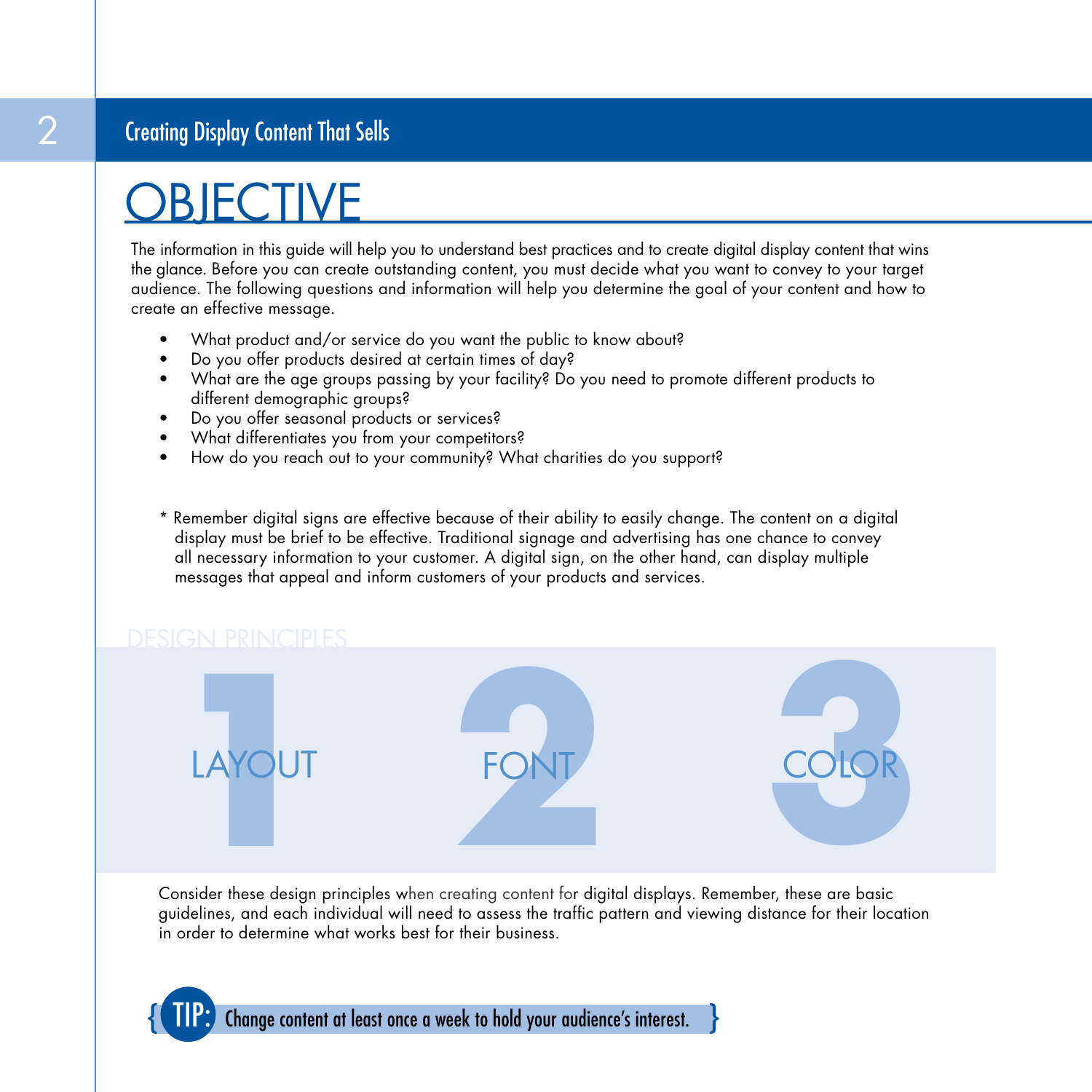## **BREAKING IT DOWN Content must be simple, bold, legible and brief.**

## **GOOD BAD**



## WHY DOES THIS CONTENT WORK SO WELL?

- The design is simple with good use of contrast.
- The text and graphic center on the consumer's interests, not the retailer's.
- The size of the text is large and uses all of the display space.
- The layout uses effective color and the graphic supports the message.



## WHY DOES THIS CONTENT CONFUSE VIEWERS?

- The design has too many elements to focus on.
- It contains too much information
- The text does not flow naturally.
- The design has too much color for no reason.
- \* All examples featured in this publication utilize the media kit graphics for version 4 users (that come free with Daktronics LED message displays) or catalogs that are available for purchase. These images are easily customized with Venus<sup>®</sup> 1500 software.



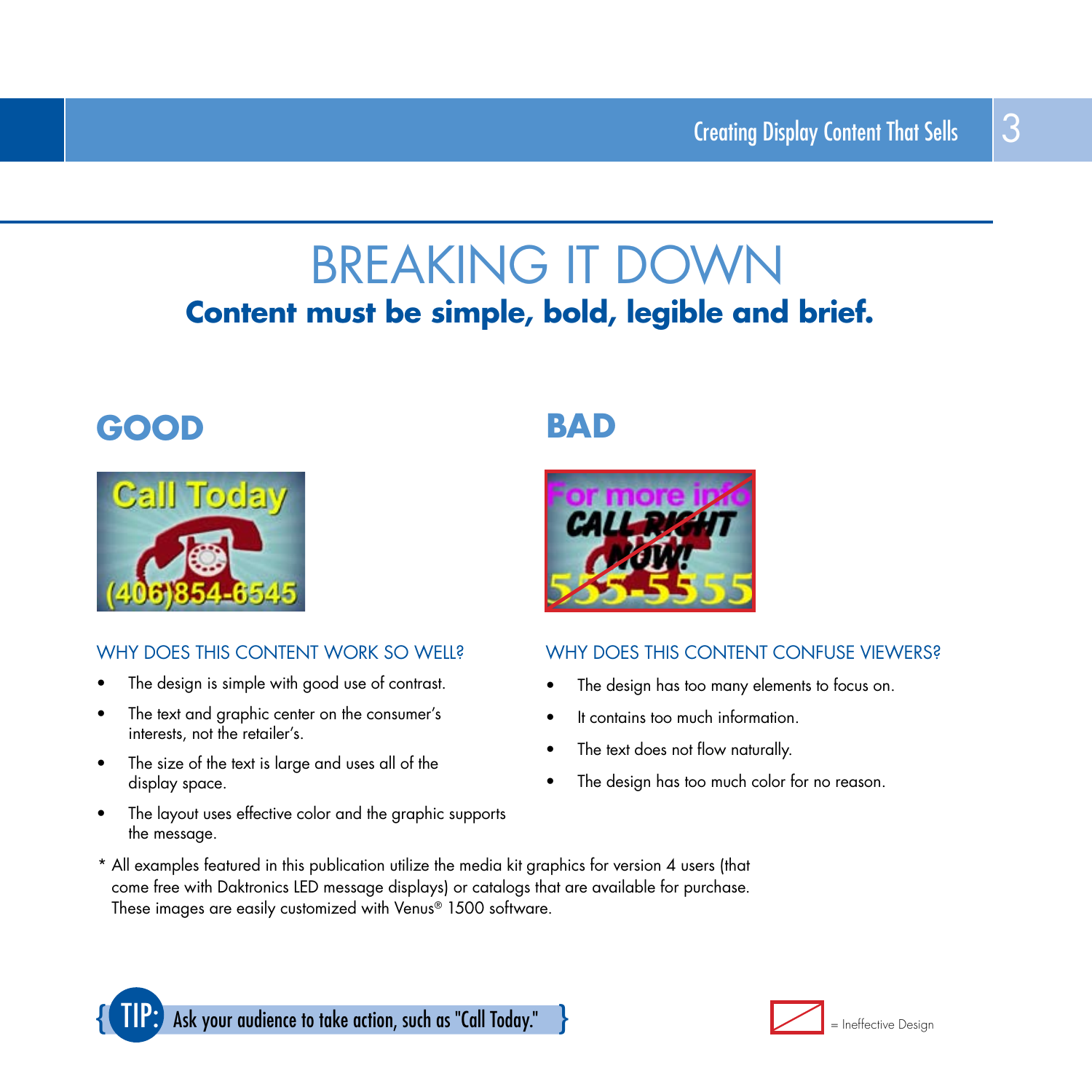## Creating Display Content That Sells



## DEFINITION OF LAYOUT

As you create your display content, think about what is most important for your customers to know. Once you decide on the goal of your message reduce your elements to the **one** or **two** most important pieces of information (including both text and graphic elements).

People absorb information in chunks. Their eyes move across the display and then down. With this in mind, order each informational element according to visual importance. The most important piece should get the greatest attention.

To further help viewers, make the most important piece of information the largest and brightest.

You will only confuse your viewers if you:

- Overlap your content elements
- Clutter the content with too much information
- Use bright colors that compete with each other
- Keep all the elements the same size

\*See examples at right





Visual Clutter

## Visual Importance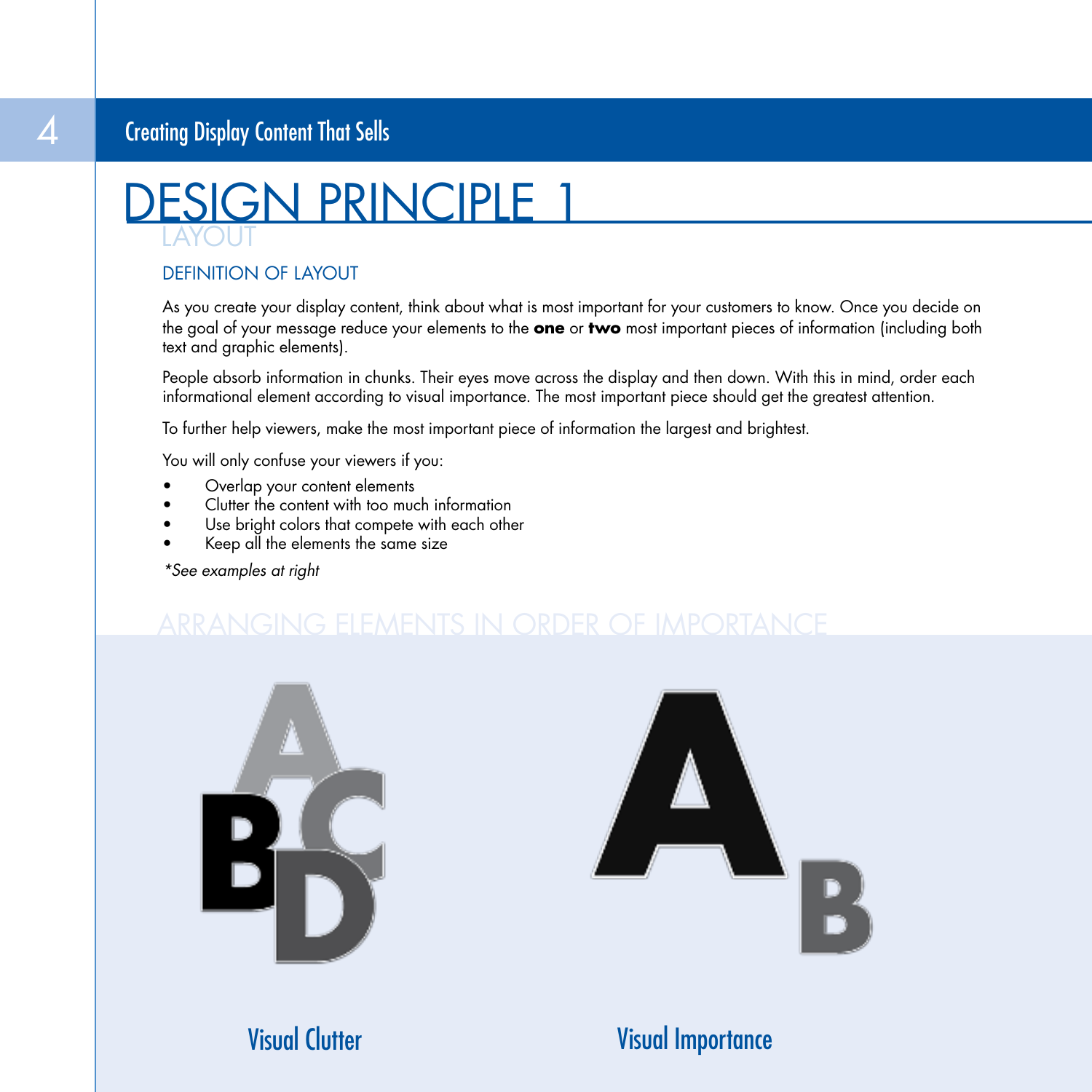## THE GOAL OF YOUR MESSAGE

#### **Level A:**

In the example, "Call Today" dominates the presentation because it is of greatest importance in this message.

Level B: Additional information, the phone number, supports Level A. (In the example, the information is easily read and interpreted)

Use graphics and text to capture the viewer's attention for quick and clear communication.

\* In this case the background, the phone, is the supporting graphic and the text provides the detailed information.













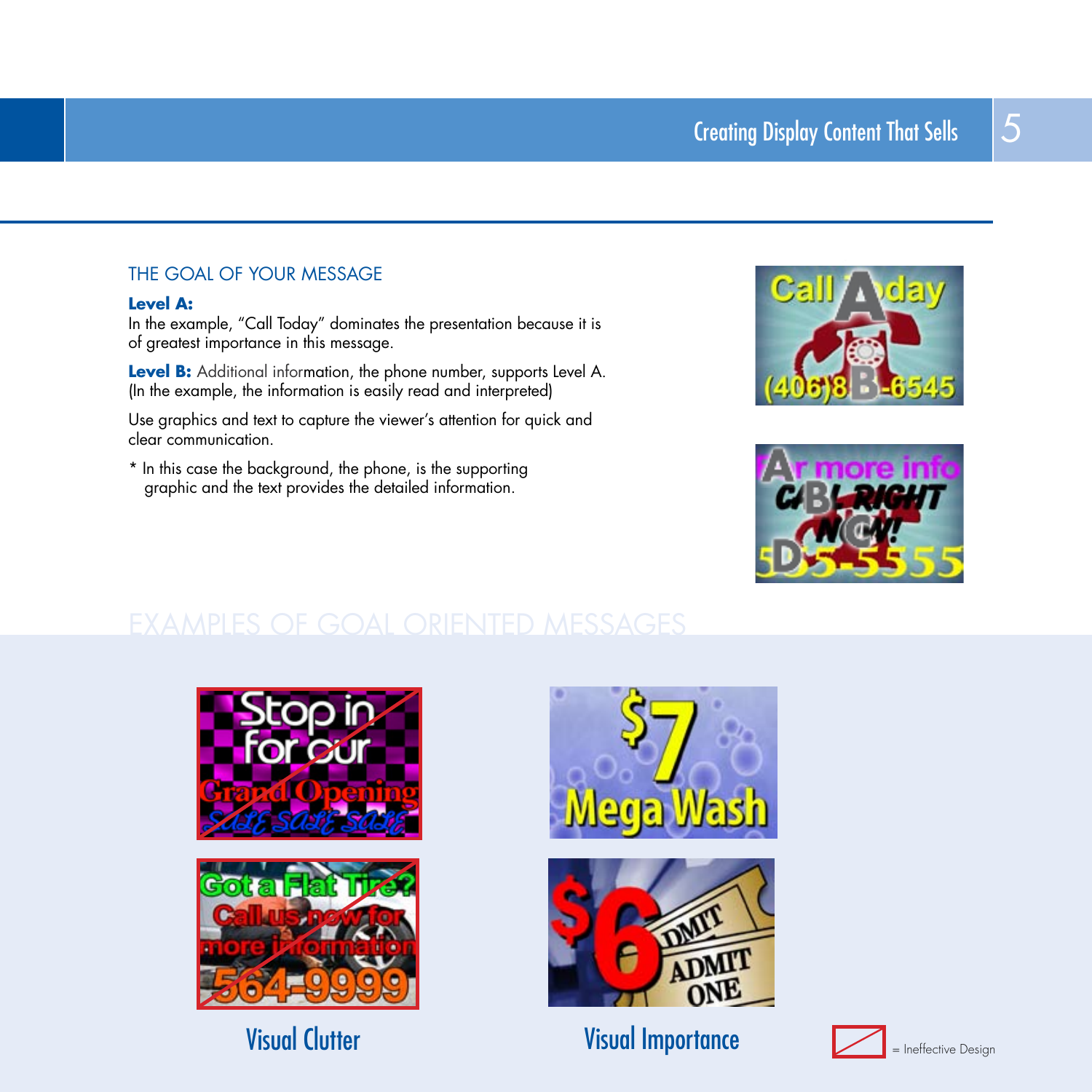## Creating Display Content That Sells



### BLOCKS OF INFORMATION

Again, to enhance readability and comprehension, use a limited amount of text. As a general rule, use no more than two or three elements, including logos, images, pricing and tag lines.

Keep in mind that readers scan across and then down, reading text in blocks and not letter by letter or word by word. So for quick comprehension, use a graphic or very limited text.

Digital copy changes on LED displays are easier to make than printed copy changes on printed materials, such as newspaper ads. As such, digital content can and must be pared down even more than printed advertisements because a digital advertising campaign can use content for different parts of the day or week.

### SELECTING EFFECTIVE FONTS

Select fonts that are easy to read from different viewing distances, such as large, bold fonts. Remember to use text containing both upper and lower-case characters when you have a long message. Using text with all caps should be limited to short messages of 3 words or less.



Also, choose a sans serif font unless the serif font is bolded. Otherwise, the little strokes at the ends of the serif font won't be visible to the viewing audience.



Using a limited amount of text will help viewers' readability and comprehension.

Outlining the letters and using drop shadows can also increase readability.



 $\{$   $\Pi$   $\}$ . When possible, look at the content on the actual display after creating the ad to make sure it's easy to read. $\}$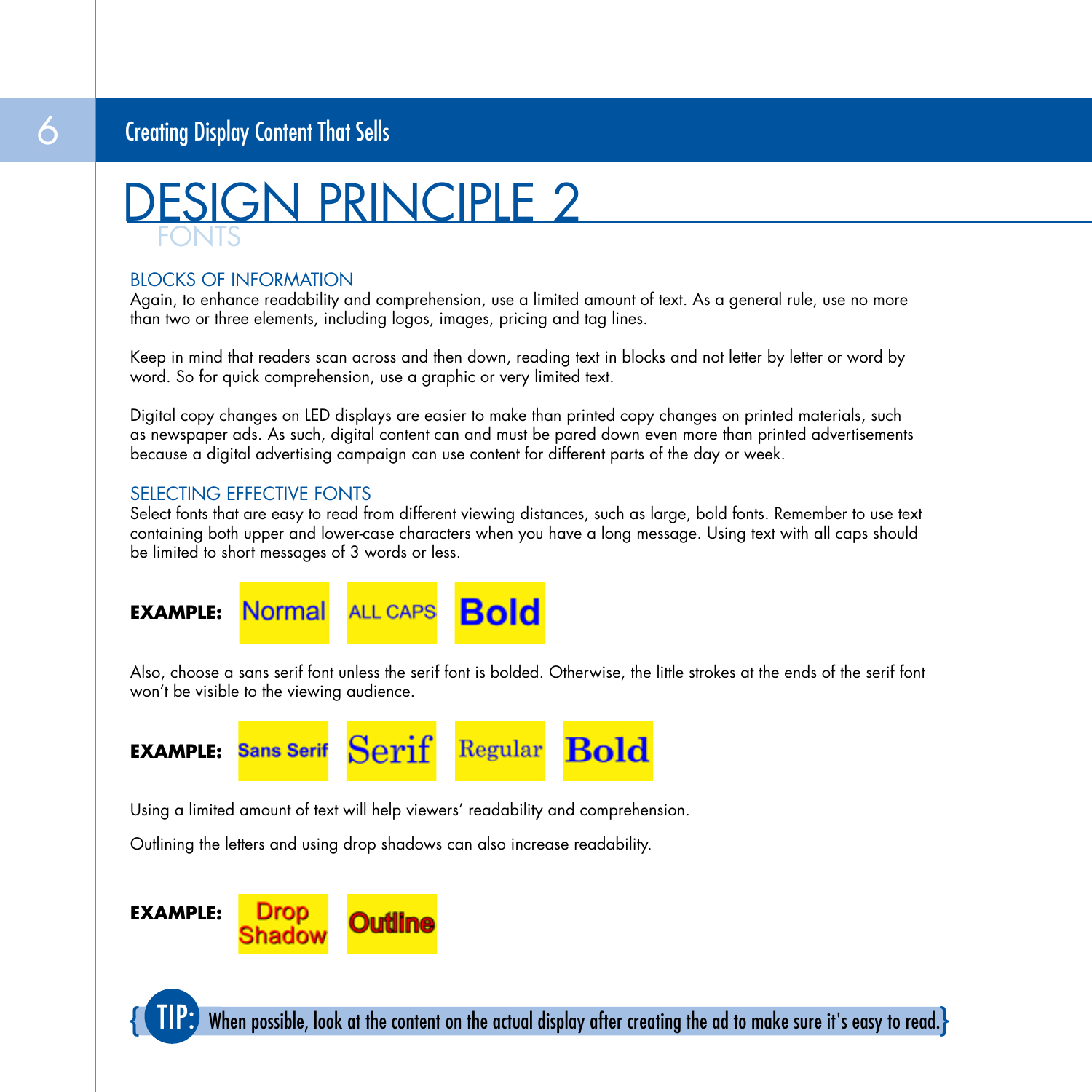## COLOR DESIGN PRINCIPLE 3

### WHAT COLORS TO USE

Take full advantage of your display's color capability by using rich, vibrant colors. Bright, saturated colors (colors with no white in them) work better than pastel or low-contrast colors. The color wheel to the right will help you see what choices you have.

Certain colors tend to evoke specific emotions or ideas, so choose them carefully to help support products and ideas. See chart below:



| <b>COLOR</b>         | <b>EMOTIONS EVOKED</b>                            |
|----------------------|---------------------------------------------------|
| <b>Red</b>           | Stimulating, exciting, provocative, dynamic       |
| <b>Red Orange</b>    | Domination, aggression, and action                |
| <b>Orange</b>        | Friendly, vital, playful, energizing, inviting    |
| <b>Yellow Orange</b> | Illumination, wisdom, and wealth                  |
| Yellow               | Sunny, warming, cheerful                          |
| <b>Yellow Green</b>  | Sickness, cowardice, discord, and jealousy        |
| <b>Green</b>         | Soothing, nature, refreshing, healing, fresh      |
| <b>Blue Green</b>    | Emotional healing and protection                  |
| <b>Blue</b>          | Cool, quiet, serene, constant                     |
| <b>Blue Violet</b>   | Uniqueness, preciousness, royalty, and sacredness |
| <b>Violet</b>        | Creative, regal, spiritual, mysterious            |
| <b>Red Violet</b>    | Energetic, happy, sweet, romantic, youthful       |
| <b>Black</b>         | Strong, classic, elegant, mysterious              |

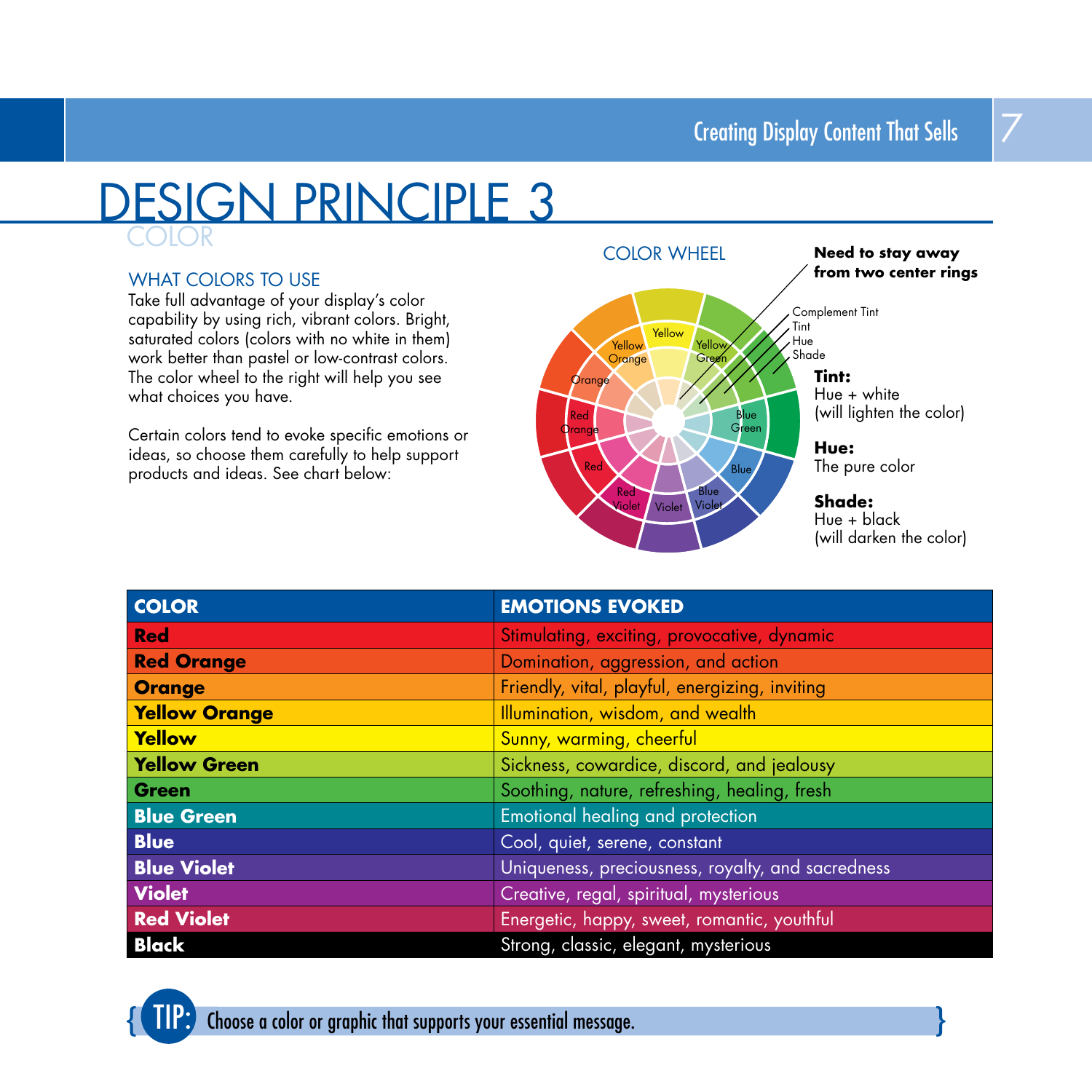## COLOR

## USING CONTRASTING COLORS

Select colors that provide good contrast to make your content more appealing and easier to read. Achieve effective contrast by using colors with different values (how bright or dark a color is).

Use the chart at the right to build your content. You can see that yellow is a bright color with a very light-gray value. Purple, on the other hand, is a dark color with a black value. Therefore, using yellow and purple together provides very good contrast.

By looking at the chart again, you can see that yellow and green aren't the best colors to use together because the contrast between the two is so low. Solve this problem by using a darker green that has a darker value to increase contrast and readability.

The value range chart on this page shows you how each color (in this example we used red) has a number of values to choose from. This makes contrast easy to achieve.







Red and yellow text or background looks good at almost anytime of day.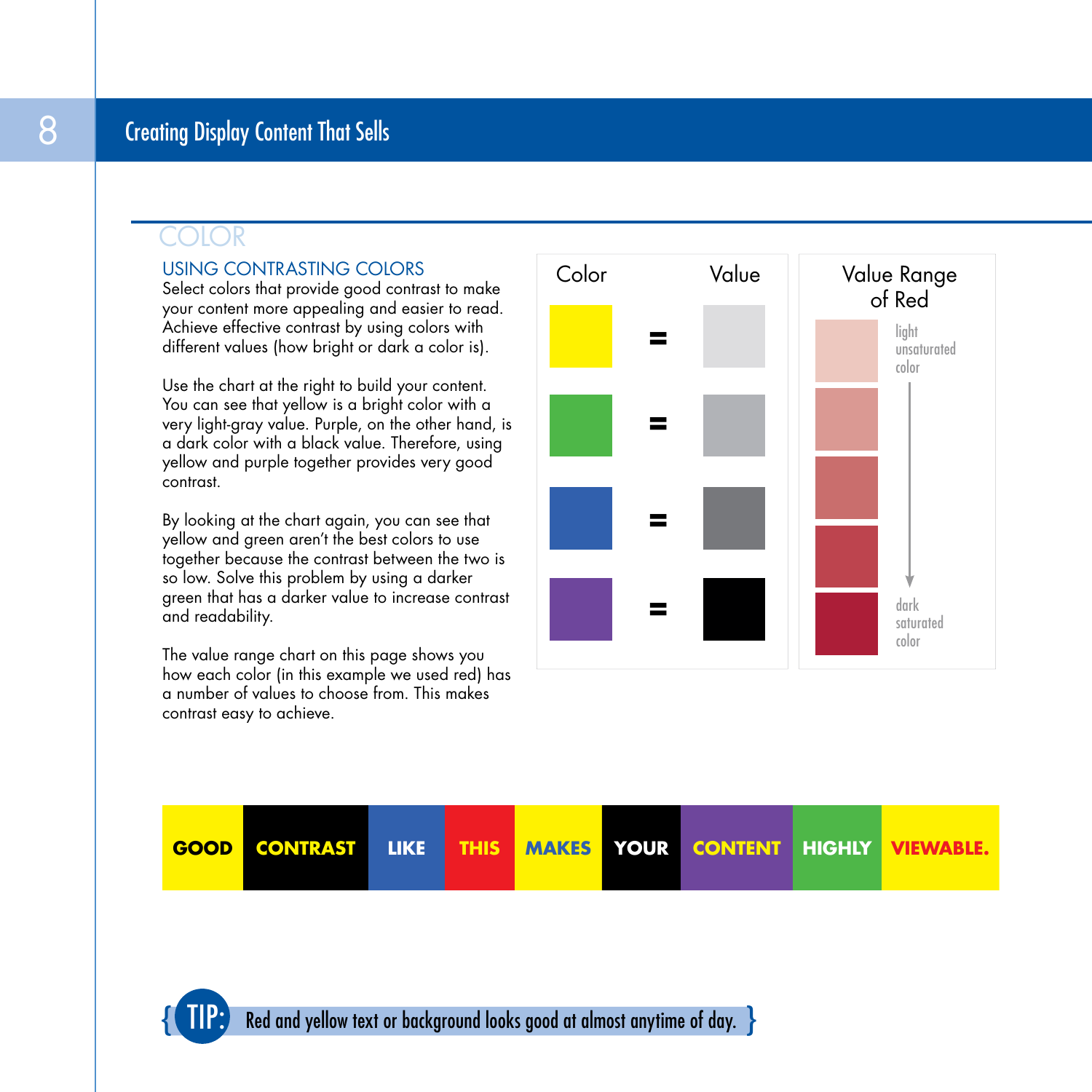Always review your content to see how it looks on the actual display, because it can look differently on a computer monitor.

Do all of the elements stand out? Review the graphics on this page to see the importance and understand contrast.



The bottom image uses hues of red and green that have the same tonal value. It is difficult to distinguish between background and text. This produces an effect called "vibrating." After converting content to gray scale for Daktronics testing purposes, the advertisement's tonal contrast is apparent.

## WORDS TO KNOW

#### **Animation\***

Graphic elements of content with motion to create a special effect. Common formats: .avi, .mp4, and .mpg.



#### **Contrast**

The difference between color values in a layout or the animation. An example of high contrast: the use of yellow text on a black background. Use of low contrast: red text on a green background.



### **Fixed-width fonts**

Characters using the same amount of physical space.



### **Gradation**

Smooth, gradual change from one color to another. For this example pink gradually changes to red.



#### **Graphic**

Pictorial representation of content, picture or image, usually in .png, .bmp, .gif, .jpg, formats.

# Seri

**Sans Serif** 

#### **Serif and sans serif fonts** A serif is the fine line finishing the main

strokes of a letter. Typefaces either have serifs or don't (sans serif).



## **Still\***

Static graphic for use in areas that prohibit moving content. Common formats: .png, .jpg and .gif

\*formoredefinitionsofcontentrelatedterms,visit:www.daktronics.com/commercialcreativeservices



When using a colored background, outline the text in black for greatest readability.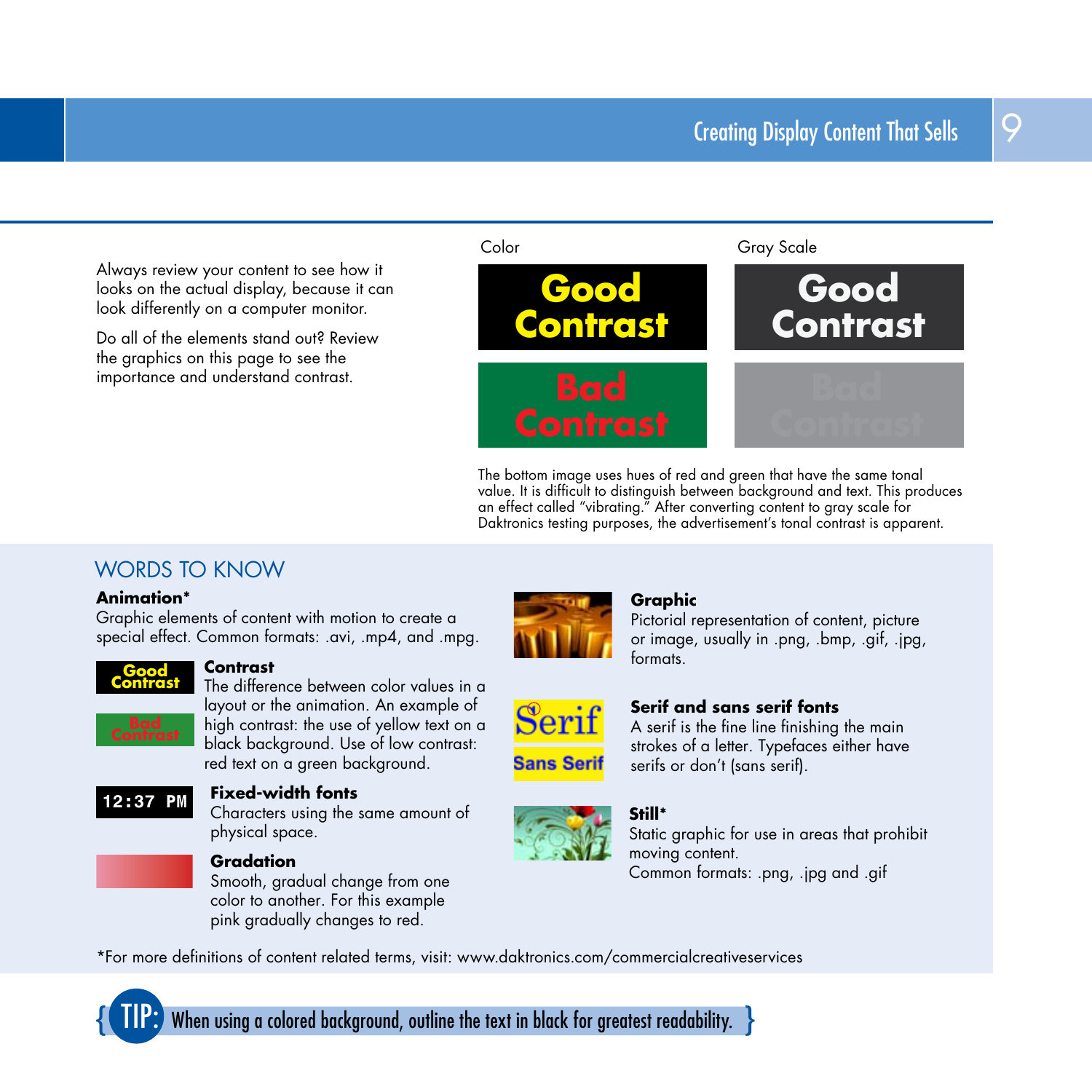



## **Black Backgrounds:**

For digital displays, black is the absence of color. Black is created with the use of less light. White is the blending of all colors and the use of more light in digital displays.

Black or dark backgrounds are easy on the eye and attractive, especially at night.





## **White Backgrounds:**

Avoid white backgrounds. With this type of technology, the use of emitted light, white or very light colors may repel the eye—not the desired response in advertising. Additionally, white backgrounds use more energy than content created with a black or dark background.

If white is necessary in your presentation, consider limiting its use for daytime advertisements.



= Ineffective Design

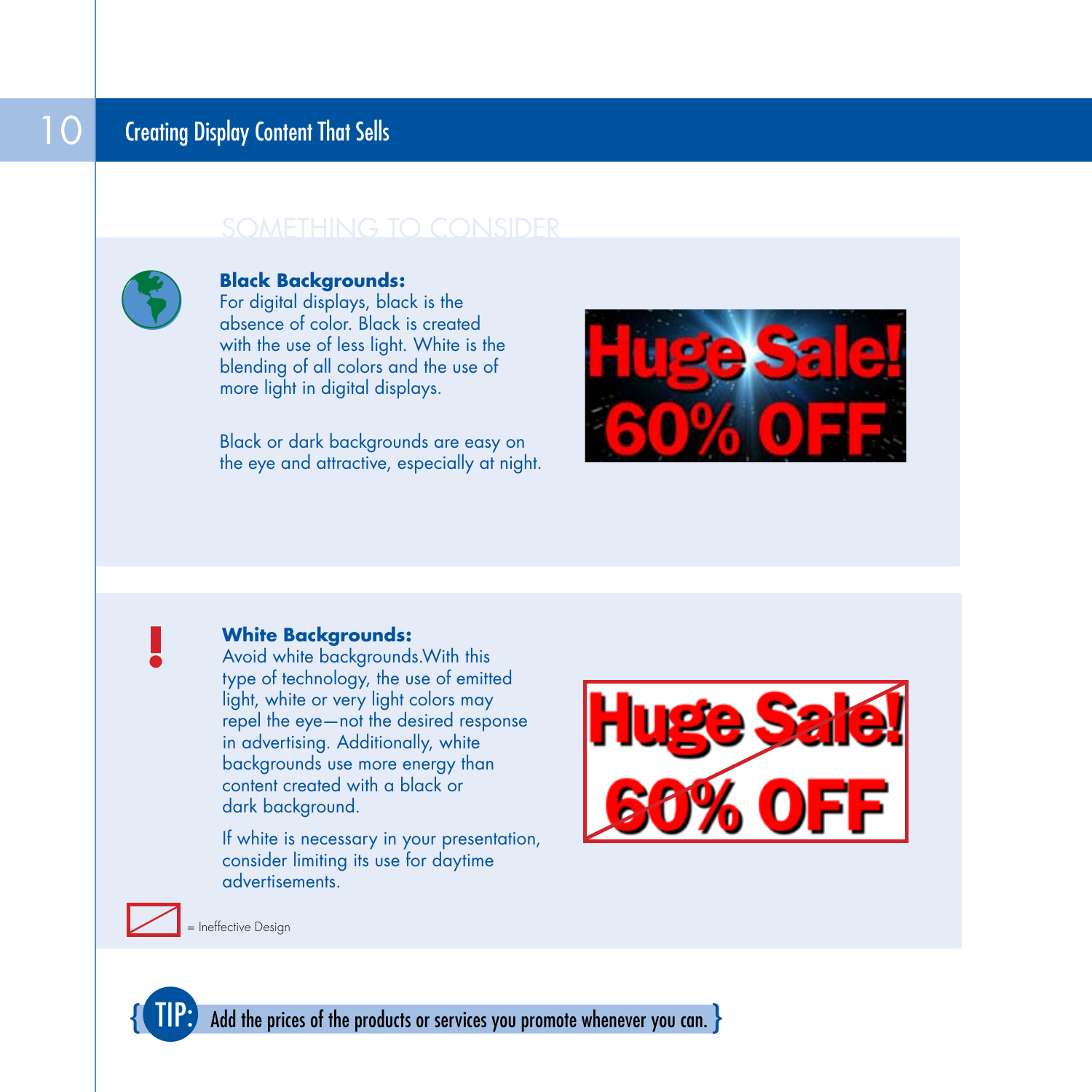## AND TECHNIQUES **ONAL PRINCIPLES**

## IMPORTABLE IMAGE FILES

- Choose photos to import that have a smooth gradation (smooth change from one color to another) of color shades and don't contain much detail.
- To add interest to an image, only show a portion or focal point of it.
- You may need to change the size of an image or video to fit your display and then crop it so it will look its best.
- For the most attractive images, use those in raster format (.jpg, .png, .gif, .bmp, and .tif) and set them at 72 ppi.
- Logos appearing on a black or colored background will be more effective than logos on a white background.
- Venus® 1500 control software can import .avi, .mp4, .mpg, .mpeg animation sequences, as well as .bmp, .png, .jpg, .jpeg, .gif and .tif graphic files.

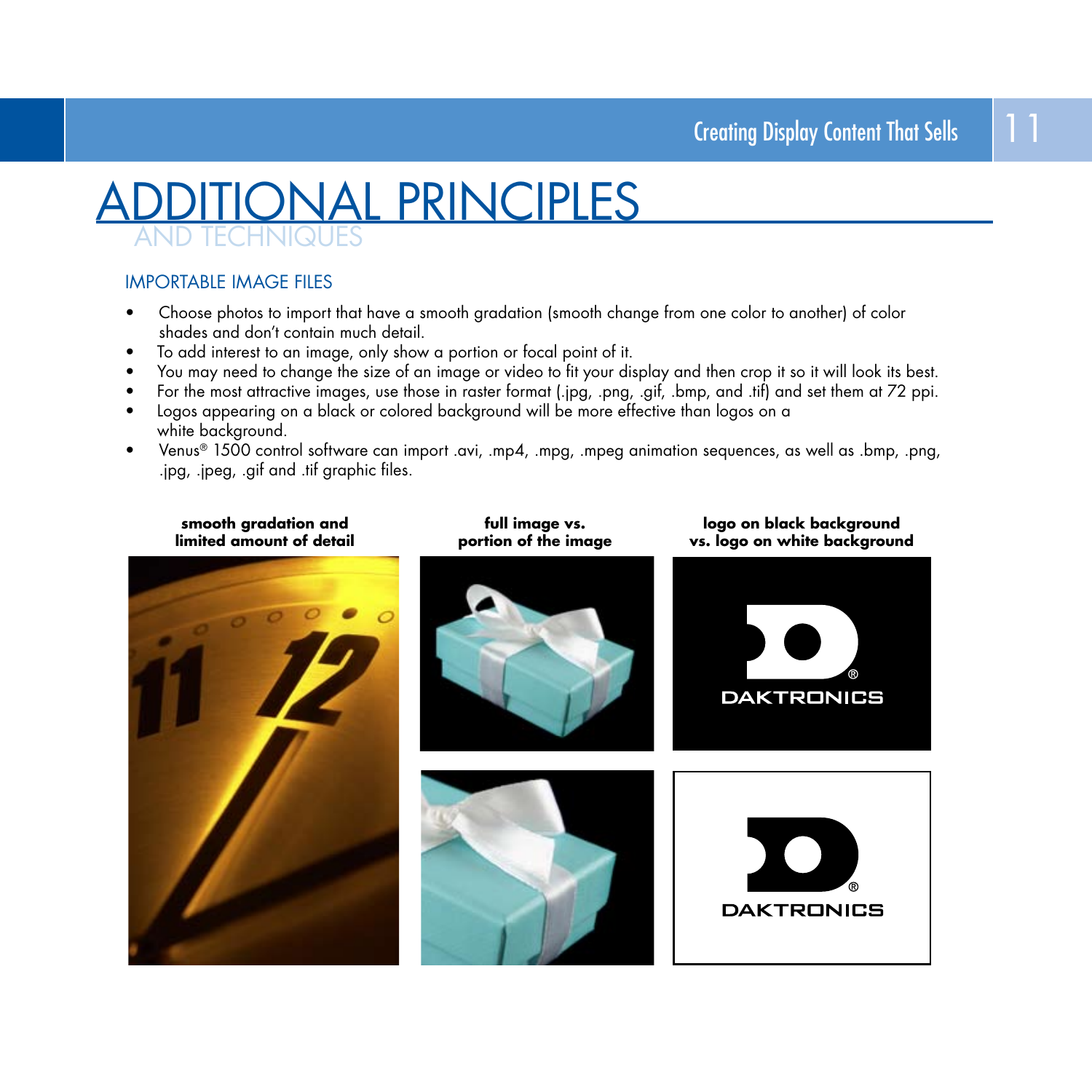## COMPLETE CONTENT OFFERINGS

## DAKTRONICS CREATIVE SERVICES

Win the glance and drive sales. Daktronics Creative Services is here to help you build the kind of compelling content that attracts attention.

## MEDIA KIT

Our Media Kit contains nearly 250 pieces of content and comes FREE with every Galaxy® and GalaxyPro® Revolution™ video display. This content helps you create effective messages immediately so your ad campaign is ready once the installation is complete. Download the Media Kit through your Venus® 1500 control software. Need help? Please call 1-866-343-3122, and ask for the Venus 1500 Help Desk.



## CONTENT CATALOGS

We create our content catalogs to be affordable. Our template animations or still graphics are completely customizable with the Venus 1500 software. One catalog contains 5–7 messages. Just go to our website to shop, click, download, and use: www.daktronics.com/commercialcontentcatalogs. We update our catalogs often. Save our link in your favorites and check our pages to see exciting new content.

## **DO YOU NEED MORE CONTENT?** CUSTOM CONTENT

Looking for something unique? Creative Services can create custom content specifically for you. We will consult with you to discover the direction you'd like your messages to take and to develop your ideas using personalized logo treatments, animations, stills, and text messages. We provide quotes on an individual basis to meet your advertising budget; just contact commericalcreativeservices@daktronics.com to get started!

For more examples of our custom content, see the Sterling McCall photo on the front cover of this brochure, or visit our website at www.daktronics.com/commercialcreativeservices.



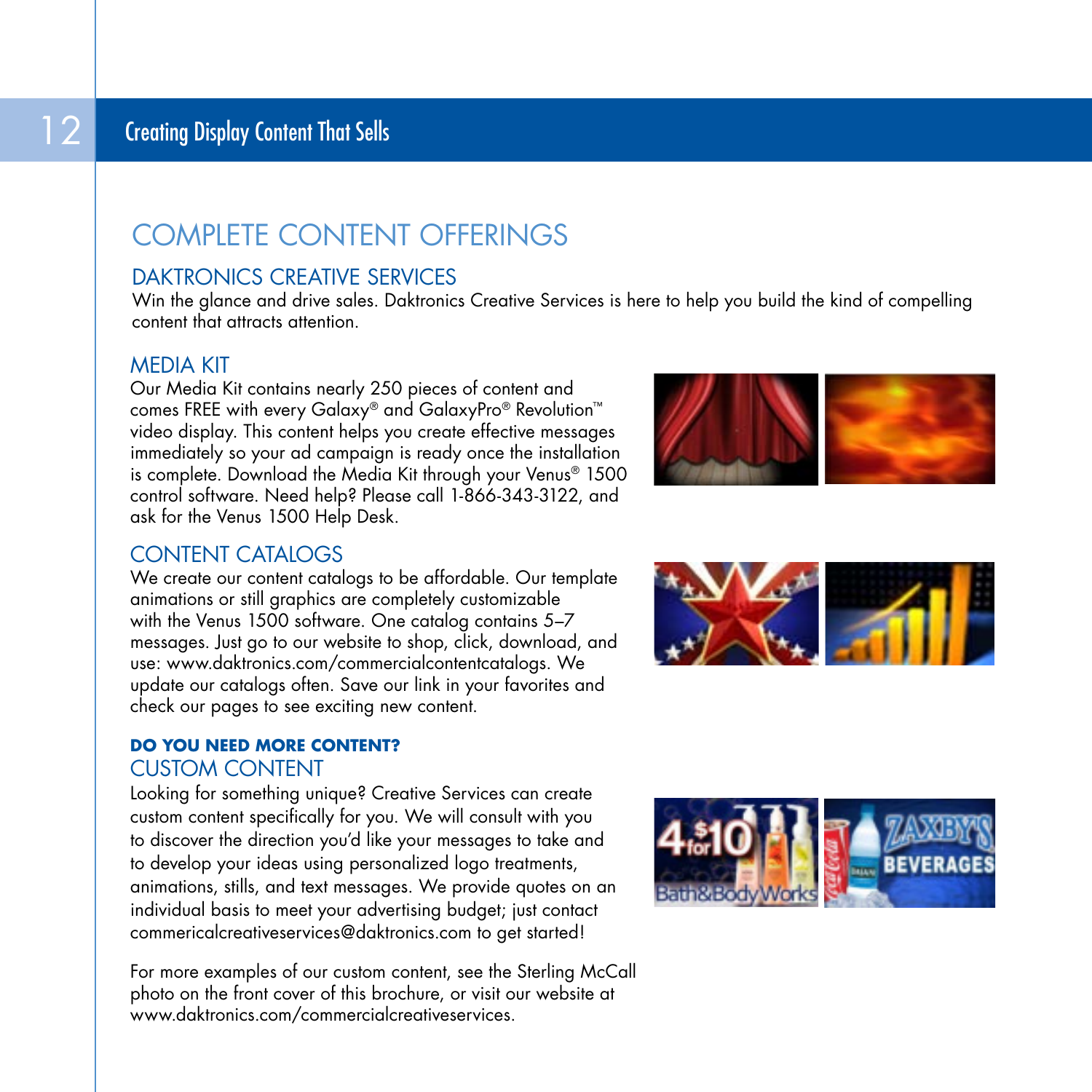

| <u> 1989 - Jan Samuel Barbara, margaret eta batean batean batean batean batean batean batean batean batean batean</u> |  |
|-----------------------------------------------------------------------------------------------------------------------|--|
|                                                                                                                       |  |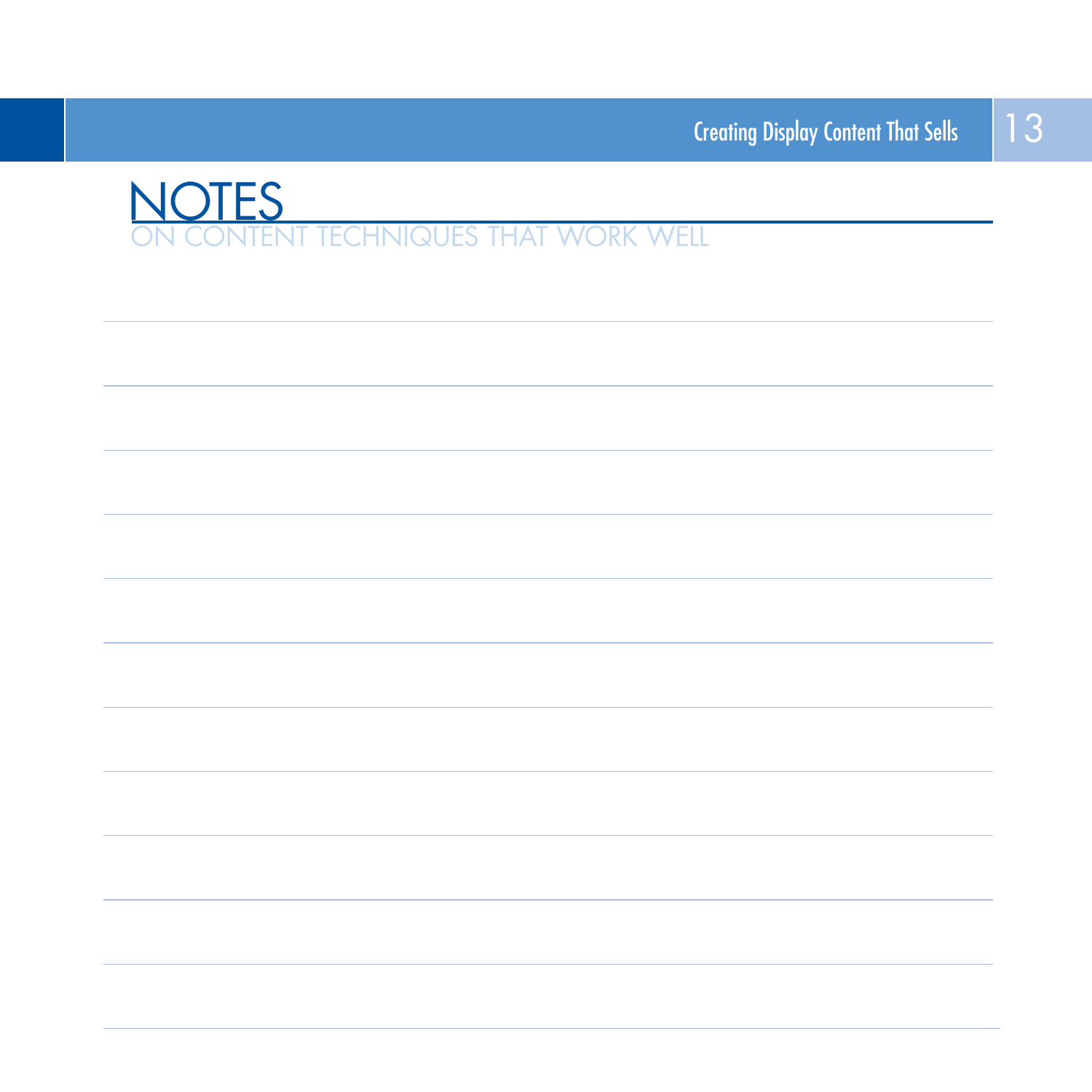**NT TECHNIQUES THAT WORK WELL NOTES**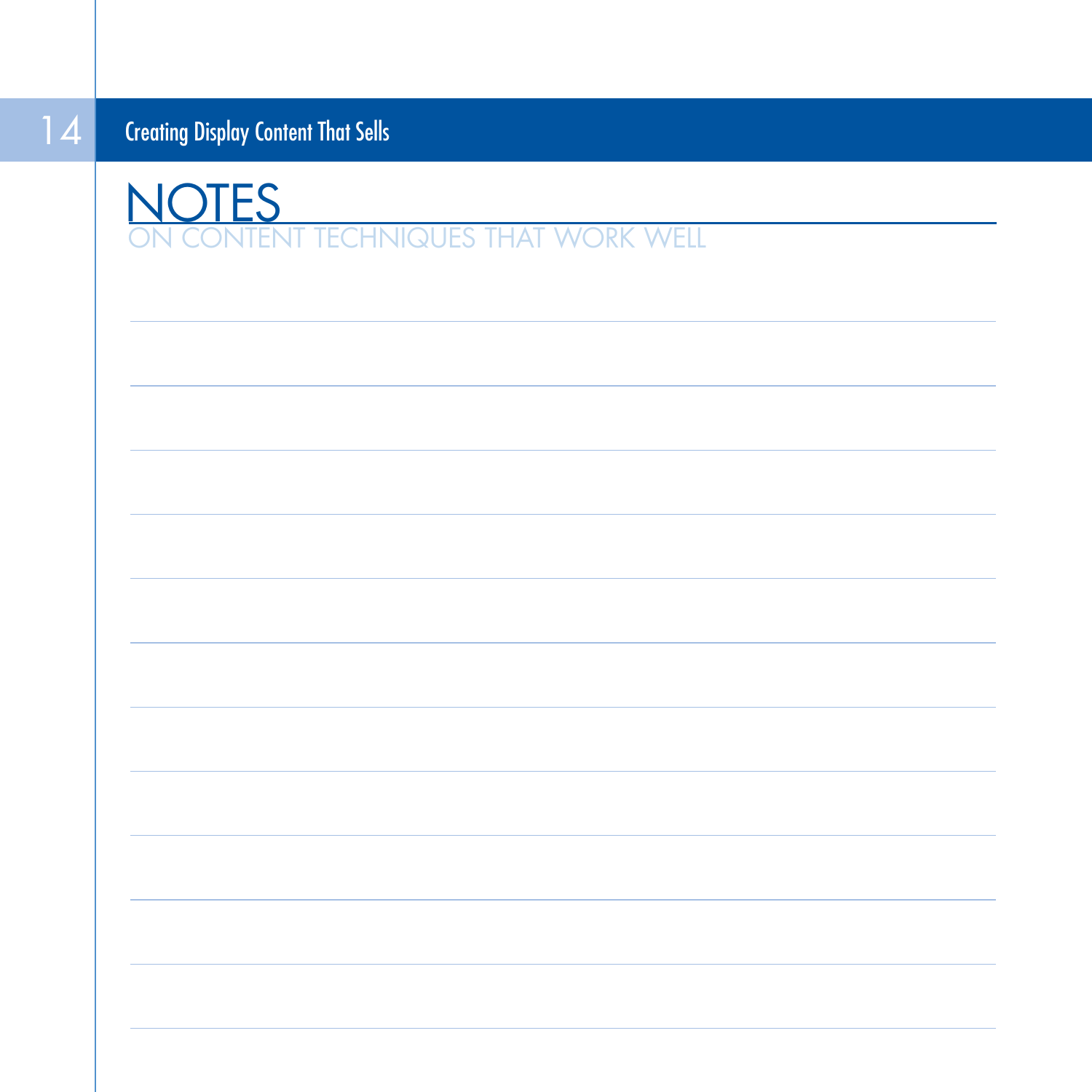

| <u> 1989 - Johann Harry Harry Harry Harry Harry Harry Harry Harry Harry Harry Harry Harry Harry Harry Harry Harry</u> |
|-----------------------------------------------------------------------------------------------------------------------|
|                                                                                                                       |
|                                                                                                                       |
|                                                                                                                       |
|                                                                                                                       |
|                                                                                                                       |
|                                                                                                                       |
|                                                                                                                       |
|                                                                                                                       |
|                                                                                                                       |
|                                                                                                                       |
|                                                                                                                       |
|                                                                                                                       |
|                                                                                                                       |
|                                                                                                                       |
|                                                                                                                       |
|                                                                                                                       |
|                                                                                                                       |
|                                                                                                                       |
|                                                                                                                       |
|                                                                                                                       |
|                                                                                                                       |
|                                                                                                                       |
|                                                                                                                       |
|                                                                                                                       |
|                                                                                                                       |
|                                                                                                                       |
|                                                                                                                       |
|                                                                                                                       |
|                                                                                                                       |
|                                                                                                                       |
|                                                                                                                       |
| <u> 1989 - Andrea Santana, amerikana menyebarkan banyak di sebagai banyak di sebagai banyak di sebagai banyak di</u>  |
|                                                                                                                       |